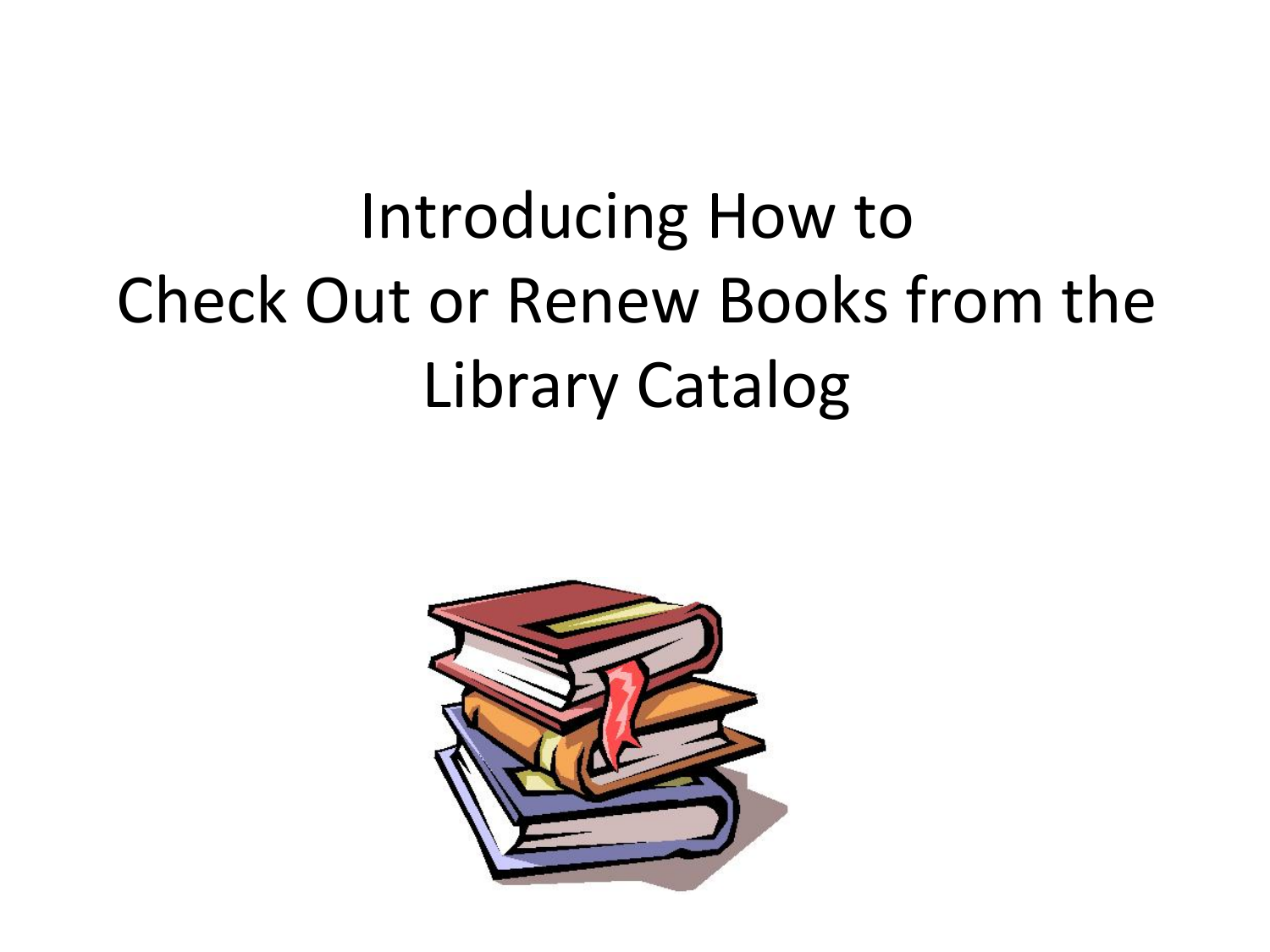# Click on the link located on the school website that says Chapman Library

• Next, click on the link located on the left-hand side that says Library Catalog

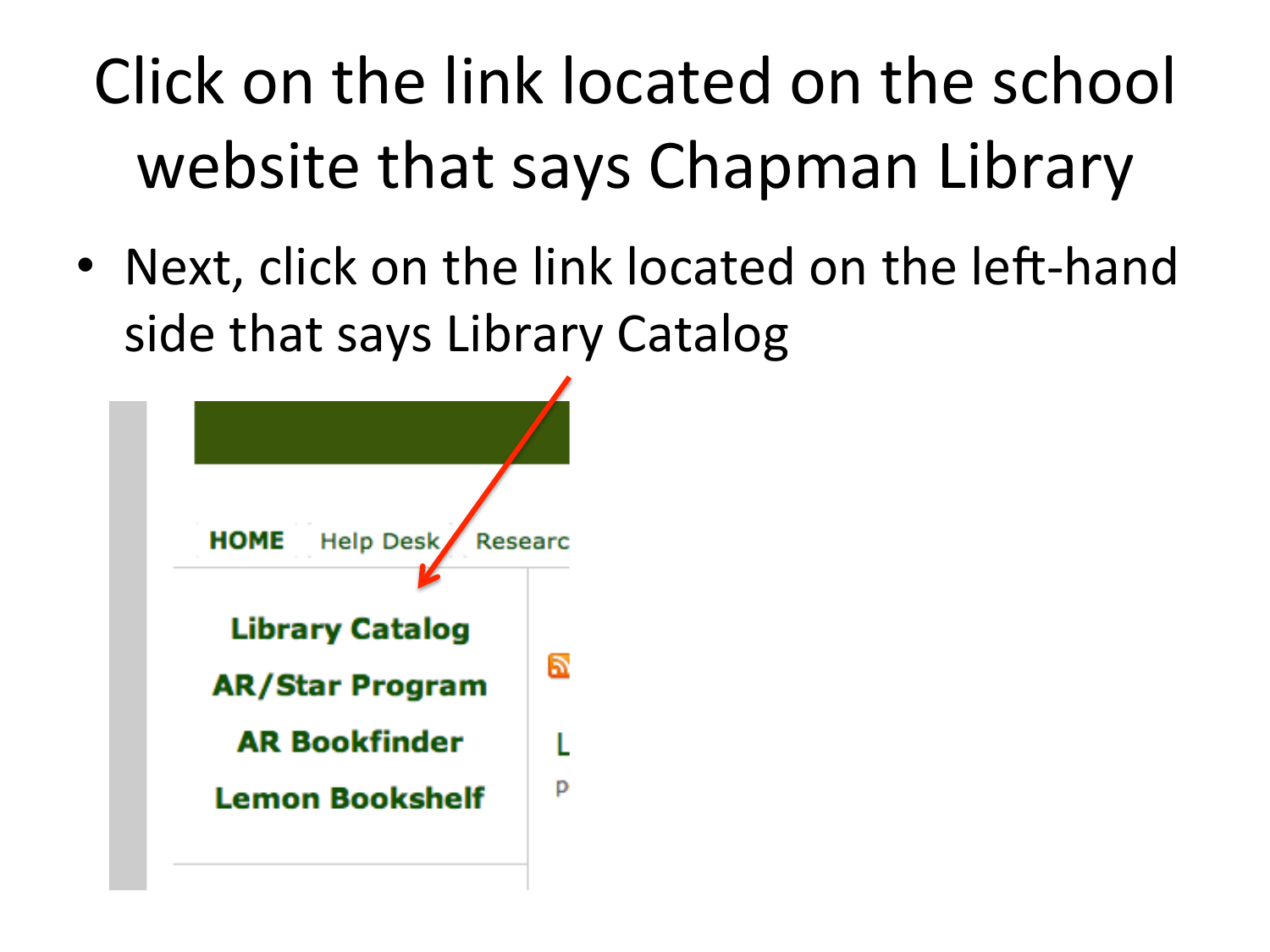#### Select the library for your school



The next step is to make sure you **Login**. You will not be able to do anything but search unless you login using your school username and password. Click on the login button on the top of the screen located on the right-hand side.



How do  $\overline{I...}$  ?



brarv Search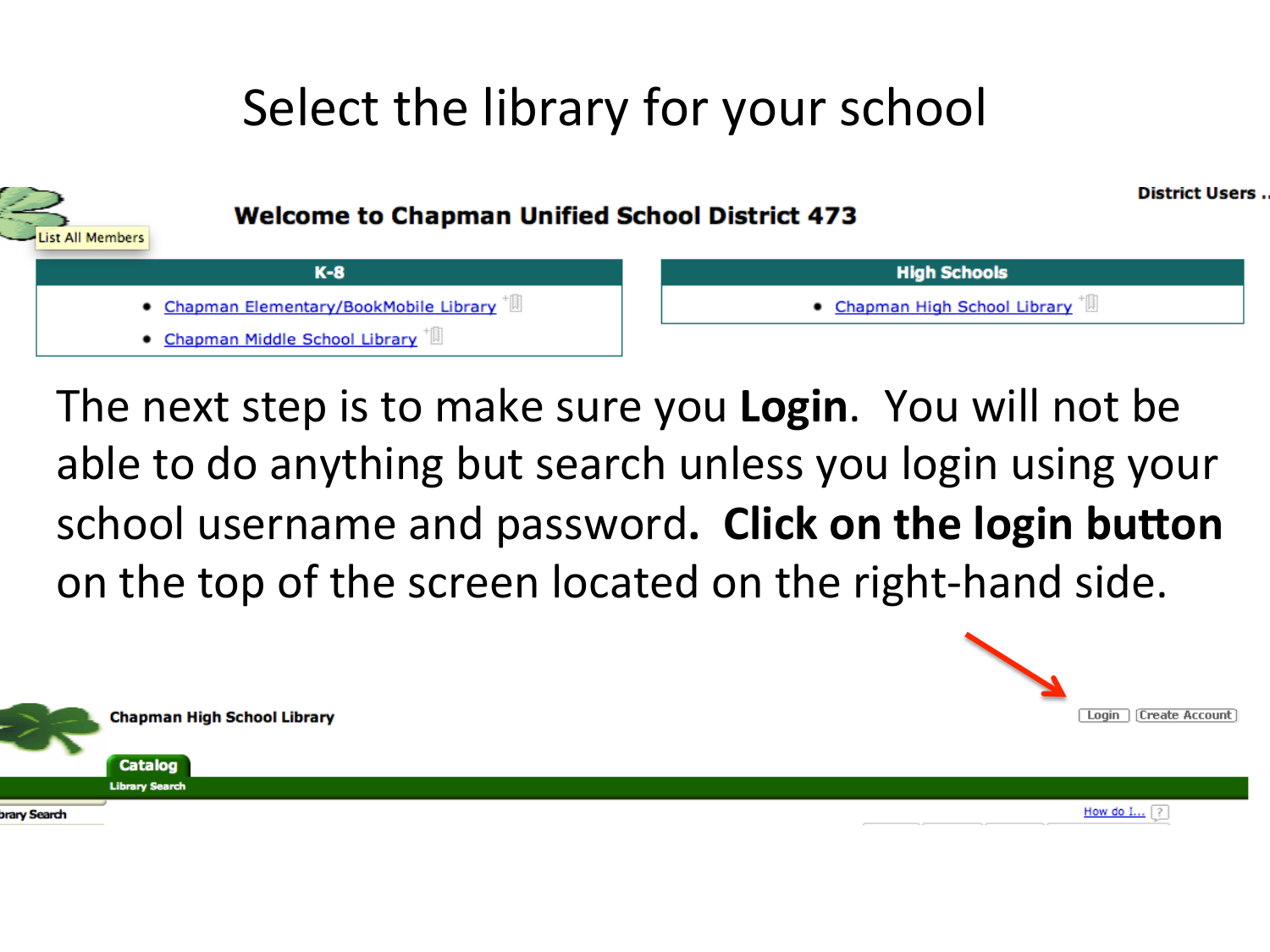## You should now see a screen like this...

| wrom precedent and no |                                      |                        |                                     |                                |                        |                        |                                       |        | <b>CONTRACT WARRANTED CONTRACT</b> |                      | <b>Construction</b> |
|-----------------------|--------------------------------------|------------------------|-------------------------------------|--------------------------------|------------------------|------------------------|---------------------------------------|--------|------------------------------------|----------------------|---------------------|
| <b>Catalog</b>        | <b>Circulation</b><br><b>Reports</b> | <b>Back Office</b>     | <b>My Info</b>                      |                                |                        |                        |                                       |        |                                    |                      |                     |
| <b>Library Search</b> |                                      |                        |                                     |                                |                        |                        |                                       |        |                                    |                      |                     |
|                       |                                      |                        |                                     |                                |                        |                        |                                       |        |                                    | How do I $\boxed{?}$ |                     |
| <b>重Top 10</b>        |                                      |                        |                                     |                                |                        | <b>Basic</b>           | Power                                 | Visual | <b>Copy Categories</b>             | <b>Brief Records</b> |                     |
|                       |                                      |                        |                                     |                                |                        |                        |                                       |        |                                    |                      |                     |
|                       |                                      | <b>Find</b>            |                                     |                                |                        |                        | Reset All                             |        |                                    |                      |                     |
|                       |                                      |                        |                                     |                                |                        |                        |                                       |        |                                    |                      |                     |
|                       |                                      |                        | <b>TN</b>                           |                                | $\mathbf{s}$           |                        | 6                                     |        |                                    |                      |                     |
|                       |                                      | Ø                      | Title                               | X<br>Author                    |                        |                        |                                       |        |                                    |                      |                     |
|                       |                                      | Keyword                |                                     |                                | <b>Subject</b>         |                        | <b>Series</b>                         |        |                                    |                      |                     |
|                       |                                      |                        |                                     |                                |                        |                        |                                       |        |                                    |                      |                     |
|                       |                                      | Narrow your search to: |                                     |                                |                        |                        | Show Less A                           |        |                                    |                      |                     |
|                       |                                      |                        | Location [ Chapman K-8              |                                |                        | $\left  \cdot \right $ |                                       |        |                                    |                      |                     |
|                       |                                      |                        |                                     |                                |                        |                        |                                       |        |                                    |                      |                     |
|                       |                                      |                        | Material Type Any Type              |                                |                        | Ð                      |                                       |        |                                    |                      |                     |
|                       |                                      |                        |                                     | <b>Award Winner </b> Unlimited | <b>DE</b>              |                        |                                       |        |                                    |                      |                     |
|                       |                                      |                        | <b>Reading Level From</b>           |                                | to                     |                        |                                       |        |                                    |                      |                     |
|                       |                                      |                        | <b>Interest Level</b> From          | Unlimited                      | ÷۱<br>to               | Unlimited              | Ţ.<br>$\left  \frac{1}{\tau} \right $ |        |                                    |                      |                     |
|                       |                                      |                        | <b>Reading Programs [ Unlimited</b> |                                | $\left  \cdot \right $ |                        | C                                     |        |                                    |                      |                     |
|                       |                                      |                        |                                     |                                |                        |                        |                                       |        |                                    |                      |                     |
|                       |                                      |                        |                                     |                                |                        |                        |                                       |        |                                    |                      |                     |
|                       |                                      |                        |                                     |                                |                        |                        |                                       |        |                                    |                      |                     |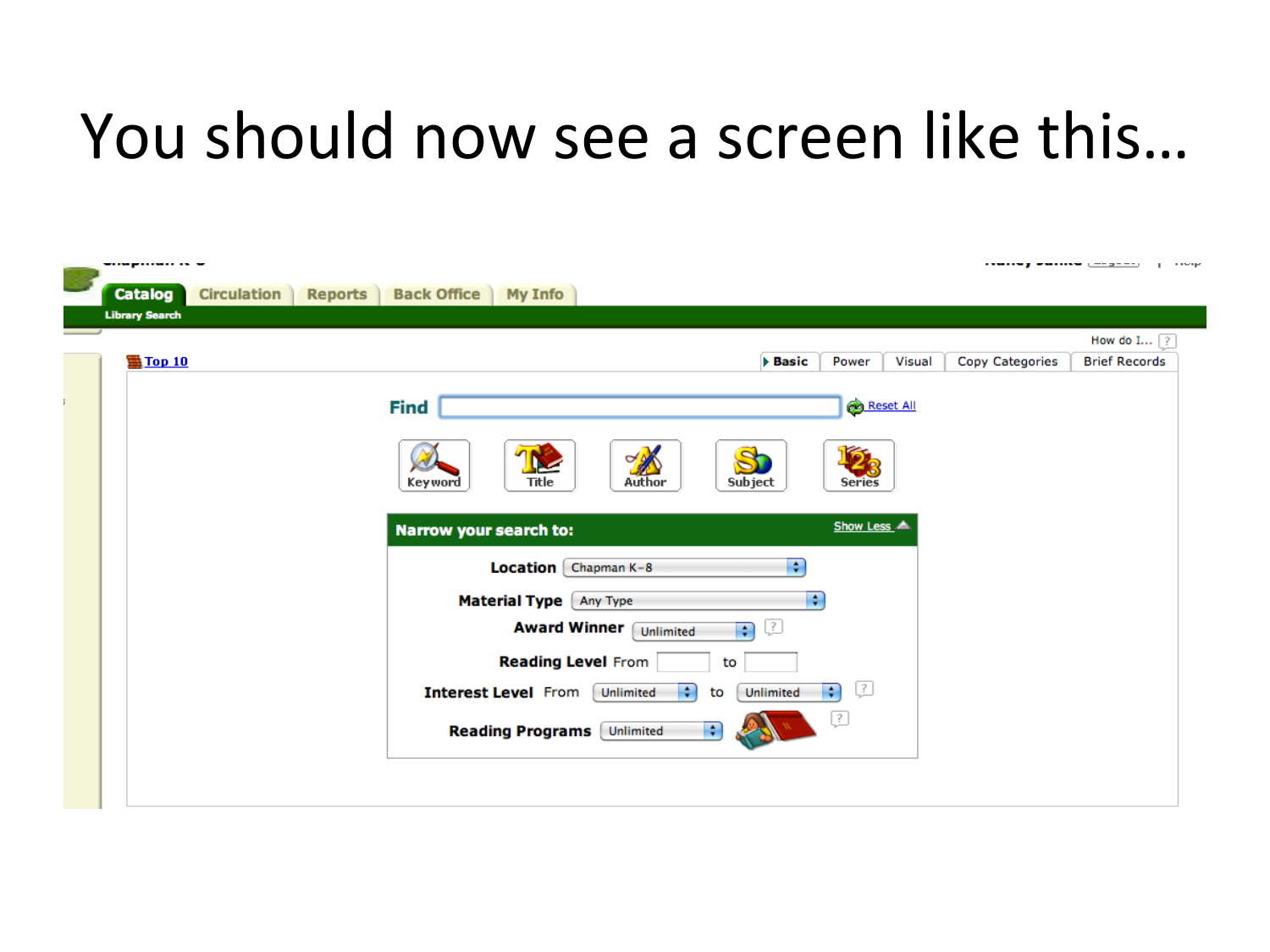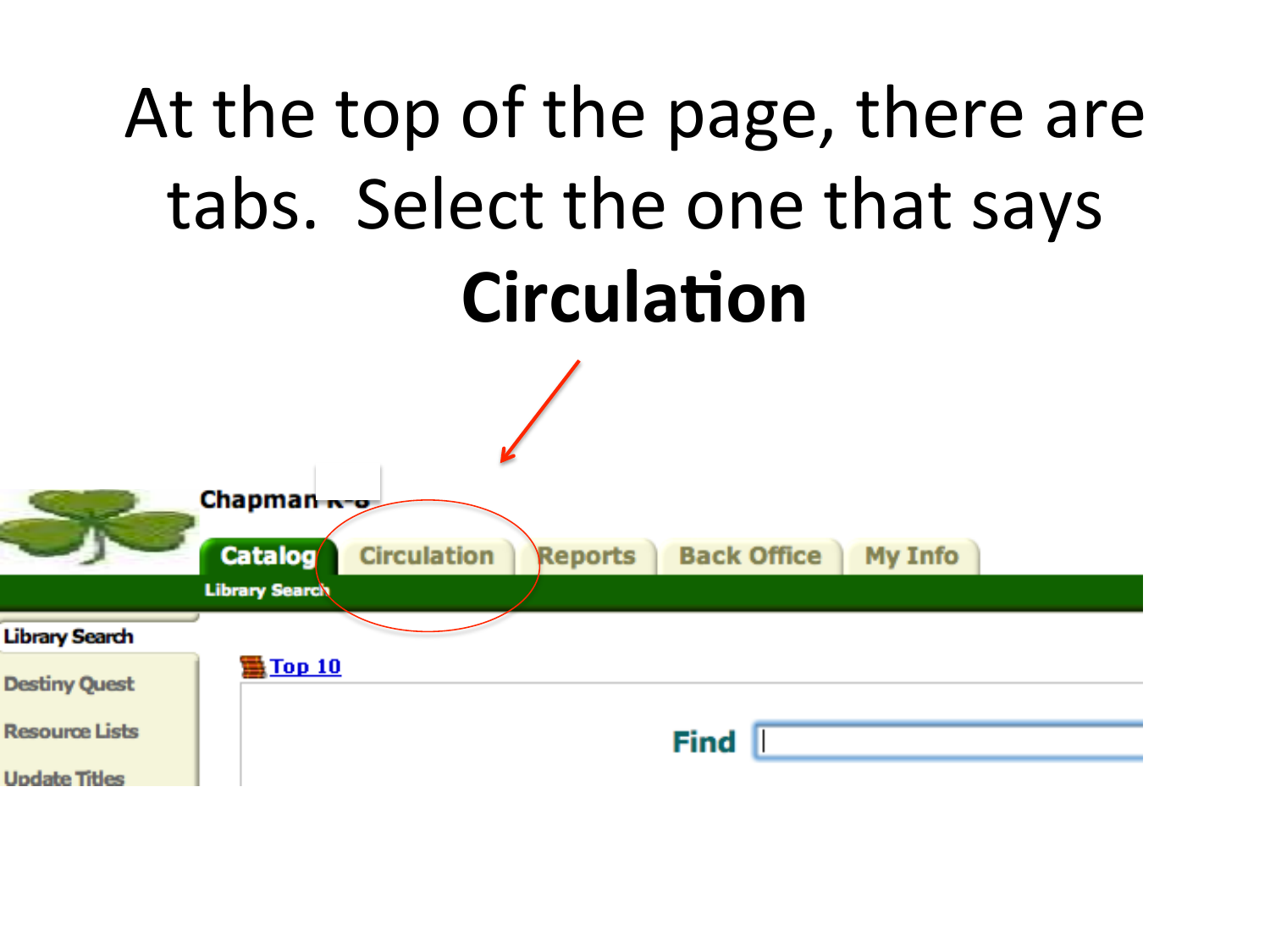## On the left-hand side, you will see selections to choose depending on what you want to do.

|                      | <b>Chapman K-8</b>                                                                      |
|----------------------|-----------------------------------------------------------------------------------------|
|                      | <b>Circulation</b><br><b>Back Office</b><br><b>Reports</b><br><b>My Info</b><br>Catalog |
|                      | <b>Check Out</b>                                                                        |
| <b>Check Out</b>     |                                                                                         |
| Check In             |                                                                                         |
| <b>Renew</b>         |                                                                                         |
| Holds/ILL            | Find Patron<br>Find<br>Go!<br><b>Find Copy</b>                                          |
| <b>Fines</b>         | ■ Only my patrons □ Only search   Patron Names<br>Due Dates                             |
| <b>Copy Status</b>   |                                                                                         |
| <b>Patron Status</b> | Most of the time, it will be ready for                                                  |
| <b>Library Info</b>  |                                                                                         |
| <b>Reset</b>         | Check Out as that is the default                                                        |
|                      | setting as you can see here.                                                            |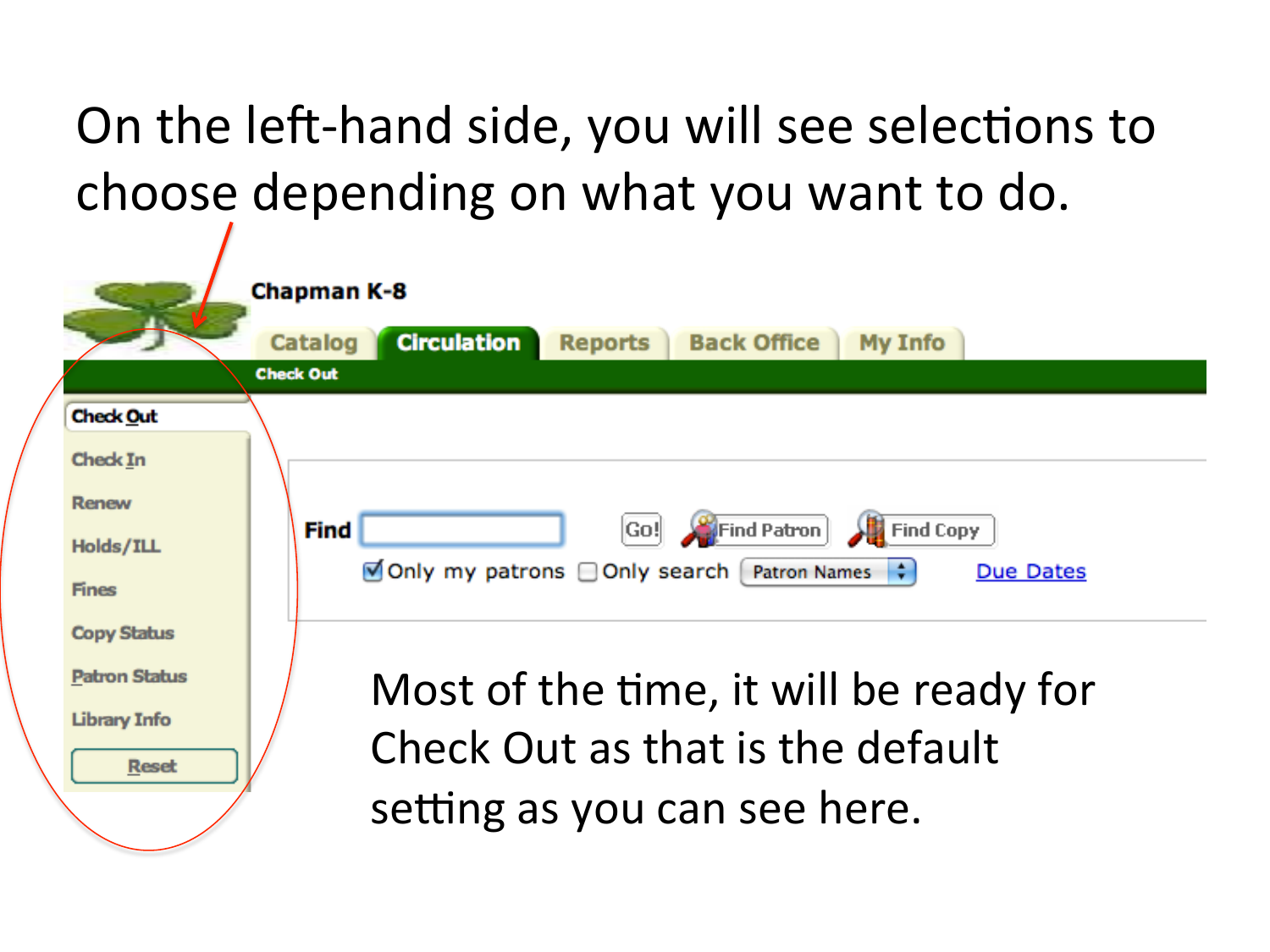

(student ID) in the Find Box and hit enter. If you don't have their number, you can type in their last name and select **Find Patron**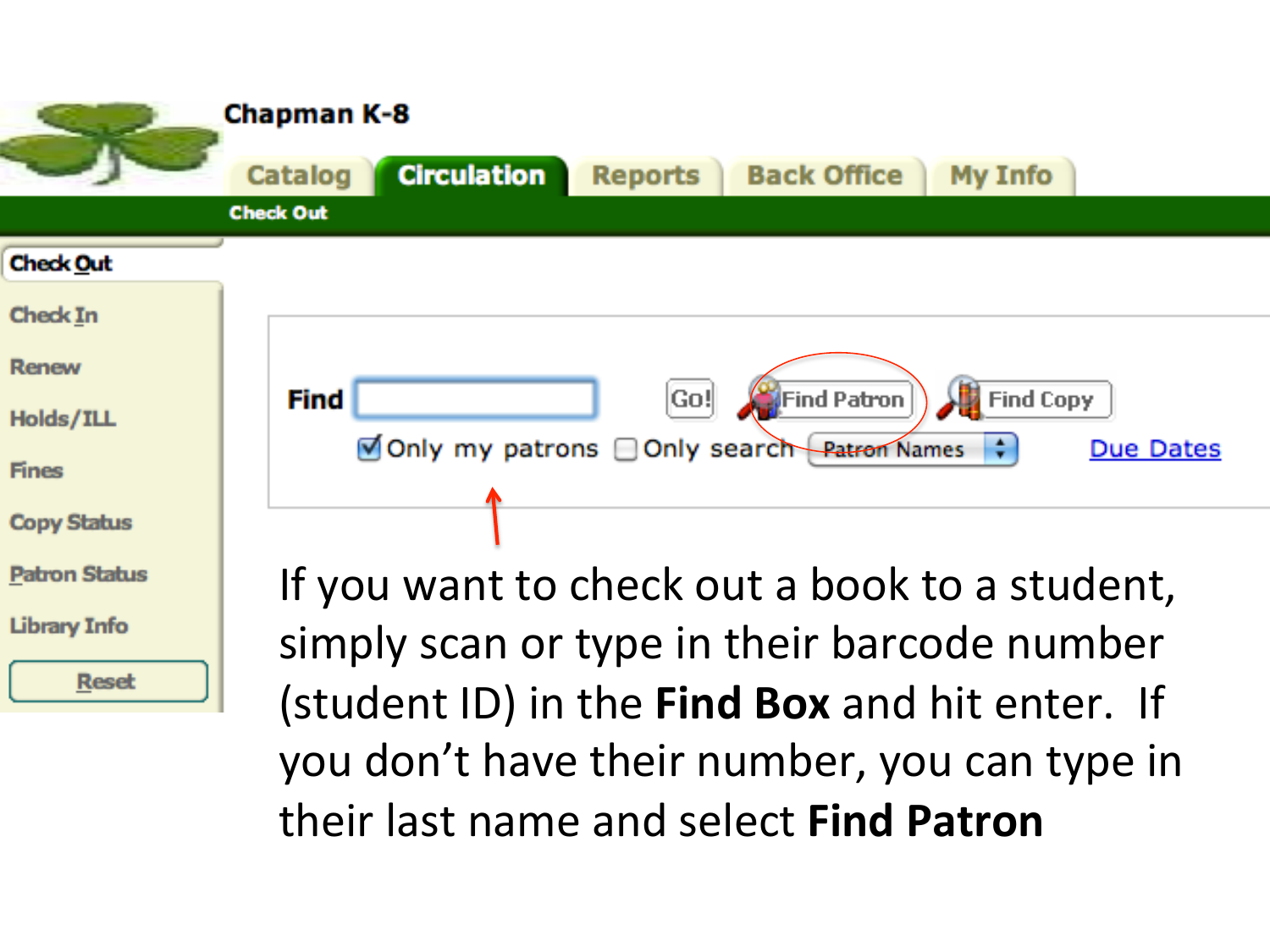If you search by last name, it will bring up a list of all of the students, just click on the right student's name and it will automatically go to that student.

|                 | <b>Circulation</b><br><b>Back Office</b><br><b>Reports</b><br>Catalog | <b>My Info</b>     | For example, if I was looking for  |                    |  |  |
|-----------------|-----------------------------------------------------------------------|--------------------|------------------------------------|--------------------|--|--|
| eck <u>O</u> ut | <b>Check Out</b>                                                      |                    | Brett Lemon, I would simply select |                    |  |  |
| edk In          |                                                                       |                    | his name.                          |                    |  |  |
| new             |                                                                       |                    |                                    |                    |  |  |
| Ids/ILL         | Find Copy<br><b>Find</b><br> Go! <br><b>Find Patrop</b>               |                    |                                    |                    |  |  |
| es              | ■ Only my patrons and Only search Patron Names<br>Due Dates           |                    |                                    |                    |  |  |
| py Status       | <b>Name</b>                                                           | <b>Beautiful A</b> | <b><i>Line and a man a man</i></b> | <b>Grade Level</b> |  |  |
| tron Status     | Lemon, Brenda                                                         |                    |                                    | K <sub>8</sub>     |  |  |
| ohny Info       | Lemon, Brett                                                          |                    |                                    | 8                  |  |  |
| <b>Reset</b>    | Lemon, Erik                                                           |                    |                                    | 6                  |  |  |
|                 |                                                                       |                    |                                    |                    |  |  |
|                 |                                                                       |                    |                                    |                    |  |  |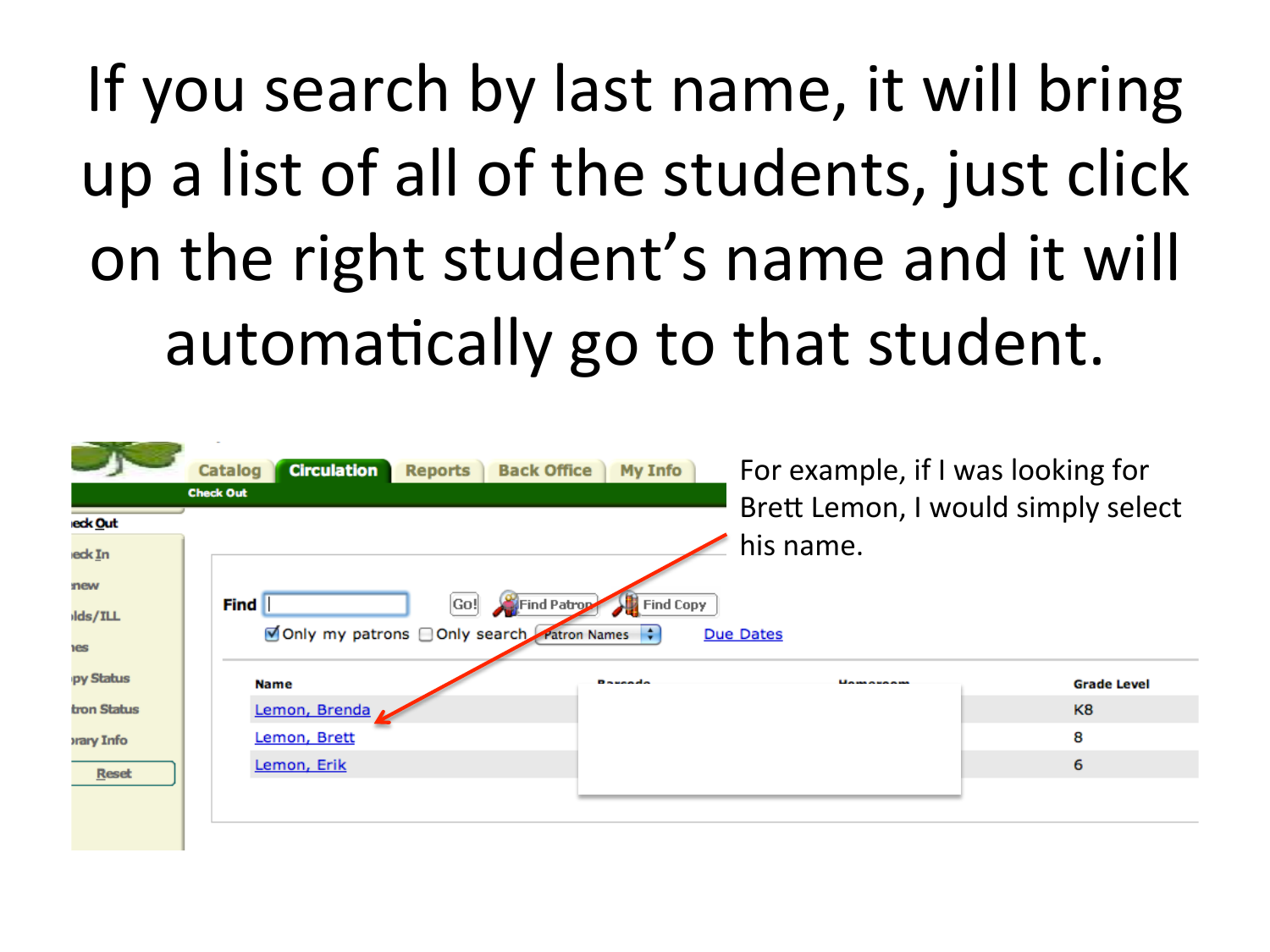#### When you bring up a student, you will be able to see their circulation record. That way, you can see what they already have checked out.

|                      | <b>Check Out</b>    |                                                                                               |                                                             |
|----------------------|---------------------|-----------------------------------------------------------------------------------------------|-------------------------------------------------------------|
| <b>Check Out</b>     |                     |                                                                                               | How do I $\boxed{?}$                                        |
| <b>Check In</b>      |                     |                                                                                               | To Patron<br>By Homeroom                                    |
| <b>Renew</b>         |                     |                                                                                               |                                                             |
| Holds/ILL            | Find                | Find Copy<br>Find Patron<br> Go!                                                              |                                                             |
| <b>Fines</b>         |                     | $\blacksquare$ Only my patrons $\Box$ Only search Patron Names $\ddagger$<br><b>Due Dates</b> |                                                             |
| <b>Copy Status</b>   |                     |                                                                                               |                                                             |
| <b>Patron Status</b> | <b>Lemon, Brett</b> | (Chapman Middle School                                                                        | <mark>∕</mark> Edit Patron                                  |
| <b>Library Info</b>  |                     | Checked Out Library: 1<br>Overdue Library: 0                                                  | <b>Grade Level 8</b><br><b>Homeroom Goldsmith</b>           |
|                      |                     | <b>Holds Ready 0</b>                                                                          | <b>User Defined 1</b>                                       |
| <b>Reset</b>         |                     | Library: $$0.00$<br><b>Fines</b>                                                              | <b>User Defined 2</b>                                       |
|                      |                     | Patron: \$0.00                                                                                | □ Only today's check outs <a> Receipt</a>                   |
|                      | - Items Out         |                                                                                               |                                                             |
|                      | <b>Due Date</b>     | <b>Title</b>                                                                                  | <b>Call Number</b><br><b>Price</b> Checked Out              |
|                      | 9/2/2011            | The strange case of Origami Yoda (Copy: T 4006725)                                            | Renew<br>F Angleberger, Tom<br>8/19/2011<br>\$14.00<br>Lost |
|                      |                     |                                                                                               | <b>Renew All</b>                                            |
|                      |                     |                                                                                               |                                                             |
|                      |                     |                                                                                               |                                                             |
| This tells you       |                     | This is the title of the book                                                                 | This is the day they checked                                |
| when a book is       |                     | they already have checked                                                                     | out the book. If they have                                  |
|                      |                     |                                                                                               |                                                             |
| due. If the          |                     | out.                                                                                          | had the book for more than 2                                |
| book is              |                     |                                                                                               |                                                             |
|                      |                     |                                                                                               | months, then they probably                                  |
| overdue, it will     |                     |                                                                                               | need to return the book.                                    |
|                      |                     |                                                                                               |                                                             |
| turn red.            |                     |                                                                                               |                                                             |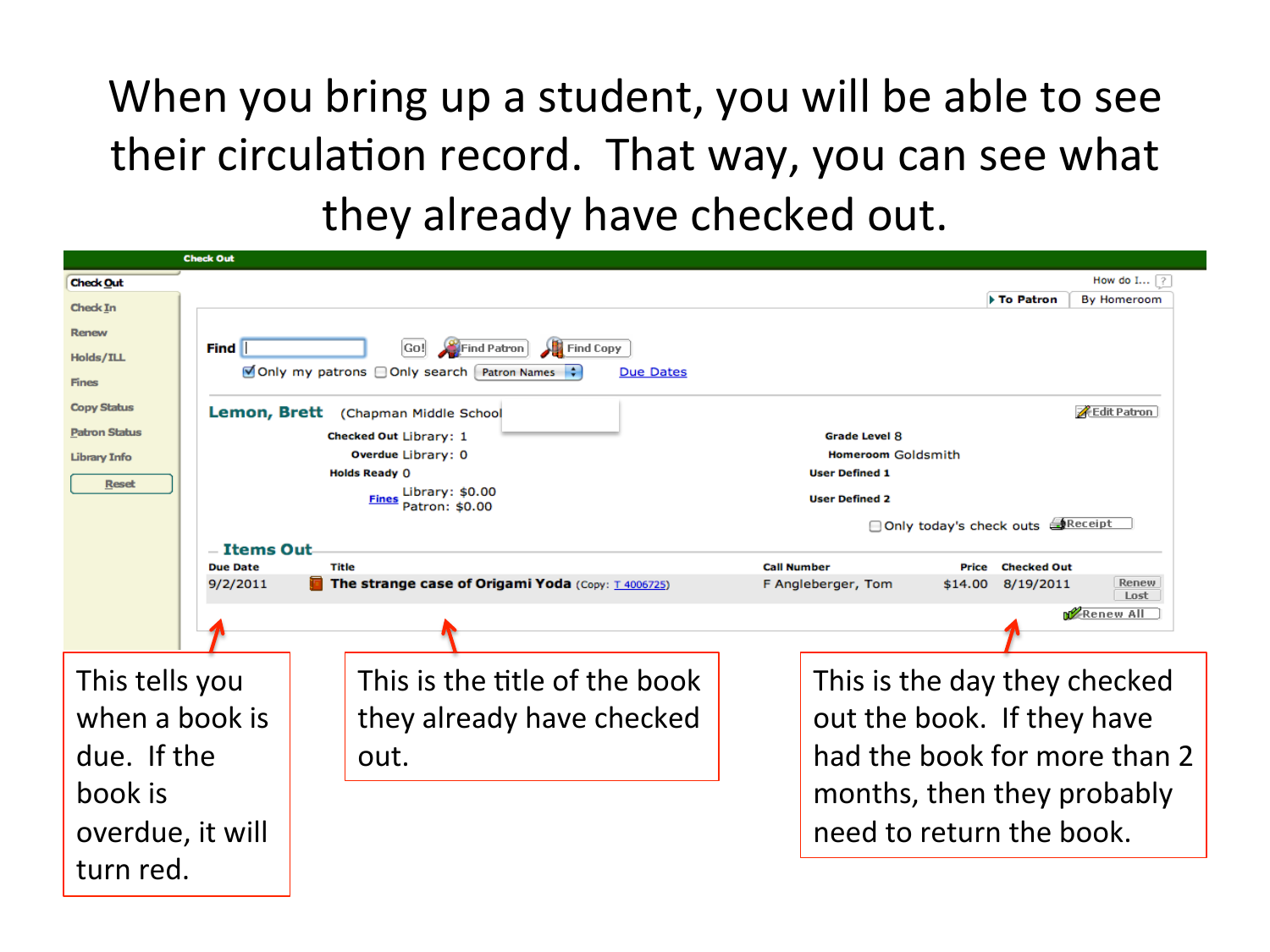Next, all you have to do is scan or type in the book's barcode number from the back of the book into the **Find** box and hit **enter**. If you don't know the barcode number, you can type in the book title as well.

|                      | <b>Check Out</b> |                                                           |                           |                                           |
|----------------------|------------------|-----------------------------------------------------------|---------------------------|-------------------------------------------|
| Check Out            |                  |                                                           |                           | How do                                    |
| Check In             |                  |                                                           |                           | To Patron<br>By Homer                     |
| <b>Renew</b>         |                  |                                                           |                           |                                           |
| Holds/ILL            | Find             | Find Copy<br>Find Patron<br>Go!                           |                           |                                           |
| <b>Fines</b>         |                  | Ø Only my patrons and your search [<br>Patron Names       | <b>Due Dates</b>          |                                           |
| <b>Copy Status</b>   |                  | Lemon, Brett (Chapman Middle Schoo                        |                           | <b>Z</b> Edit Pat                         |
| <b>Patron Status</b> |                  | Checked Out Library: 1                                    | <b>Grade Level 8</b>      |                                           |
| <b>Library Info</b>  |                  | Overdue Library: 0                                        | <b>Homeroom Goldsmith</b> |                                           |
|                      |                  | <b>Holds Ready 0</b>                                      | <b>User Defined 1</b>     |                                           |
| <b>Reset</b>         |                  | Library: \$0.00<br><b>Fines</b><br>Patron: \$0.00         | <b>User Defined 2</b>     |                                           |
|                      |                  |                                                           |                           | □ Only today's check outs <a> Receipt</a> |
|                      | - Items Out-     |                                                           |                           |                                           |
|                      | <b>Due Date</b>  | Title                                                     | <b>Call Number</b>        | <b>Checked Out</b><br>Price               |
|                      | 9/2/2011         | The strange case of Origami Yoda (Copy: T 4006725)<br>TE. | F Angleberger, Tom        | Re<br>8/19/2011<br>\$14.00<br>Lo          |
|                      |                  |                                                           |                           | <b>N</b> Renew A                          |
|                      |                  |                                                           |                           |                                           |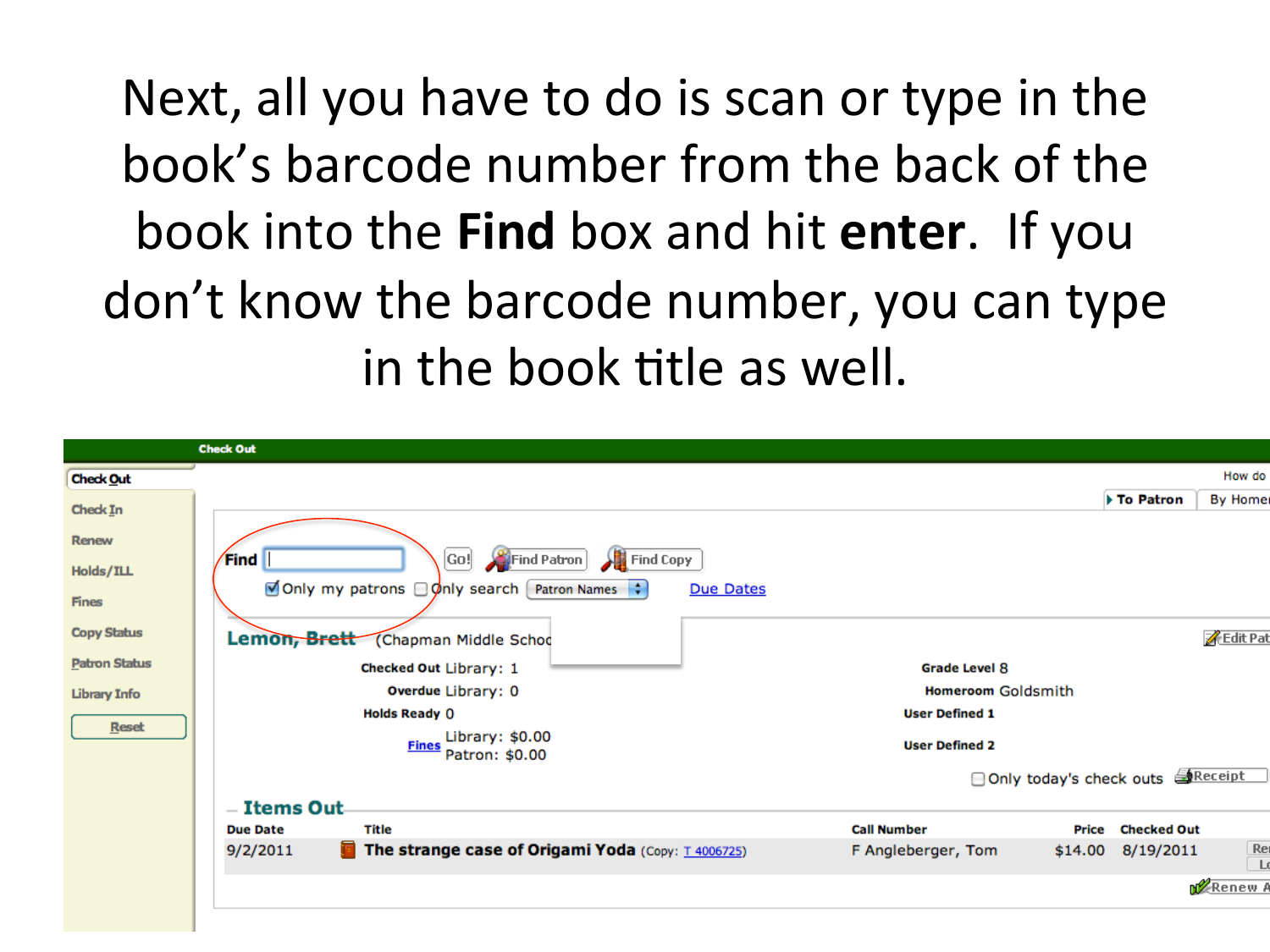#### The last step is to **double-check the book title** to make sure it is right. That's it! You have now successfully checked out a book to a student.

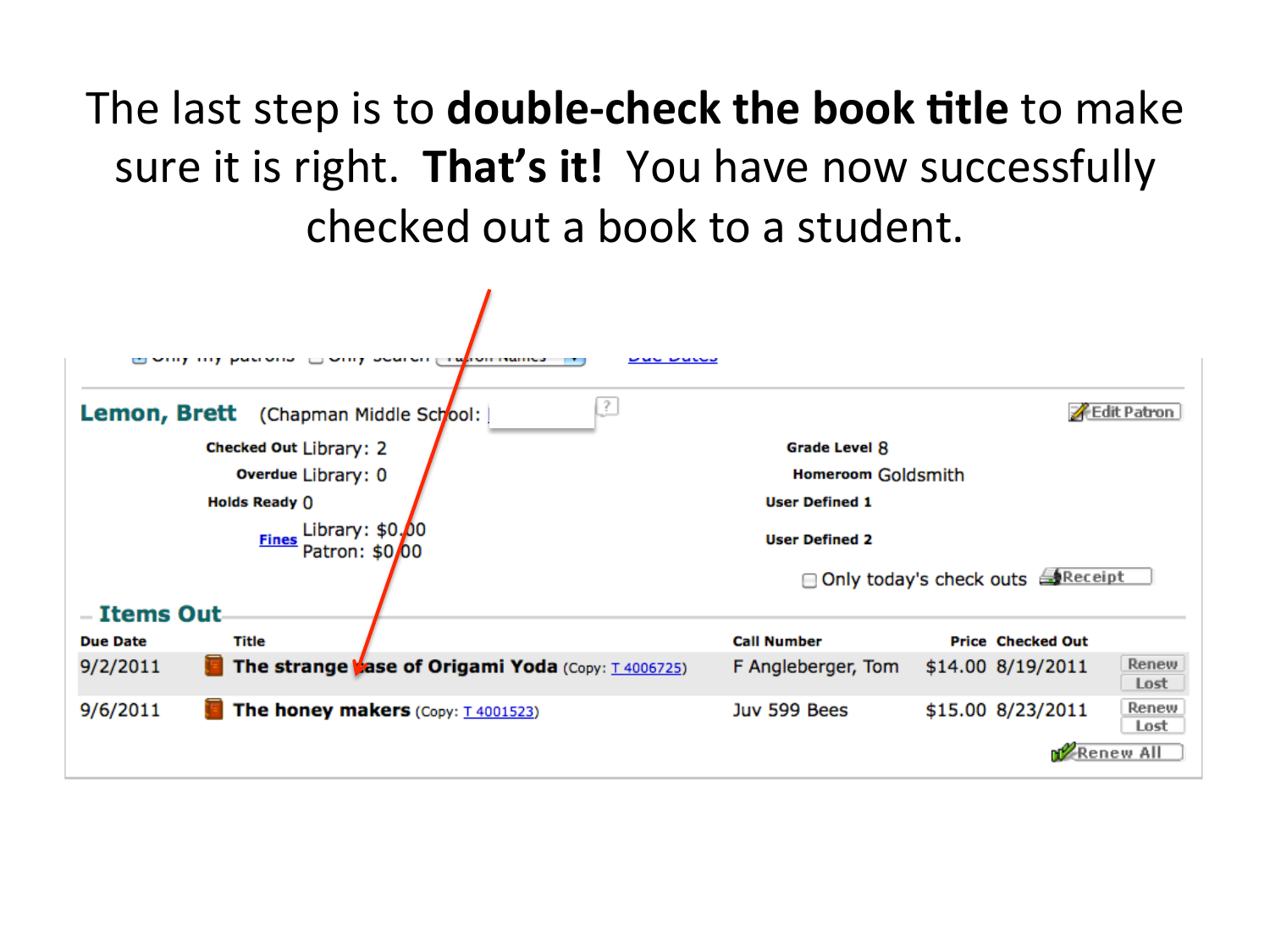## Now, lets renew a book for a student.



You can renew a book for a student simply by re-checking the book out by following the same steps as before.

Or, you can follow the next two slides for an easier way.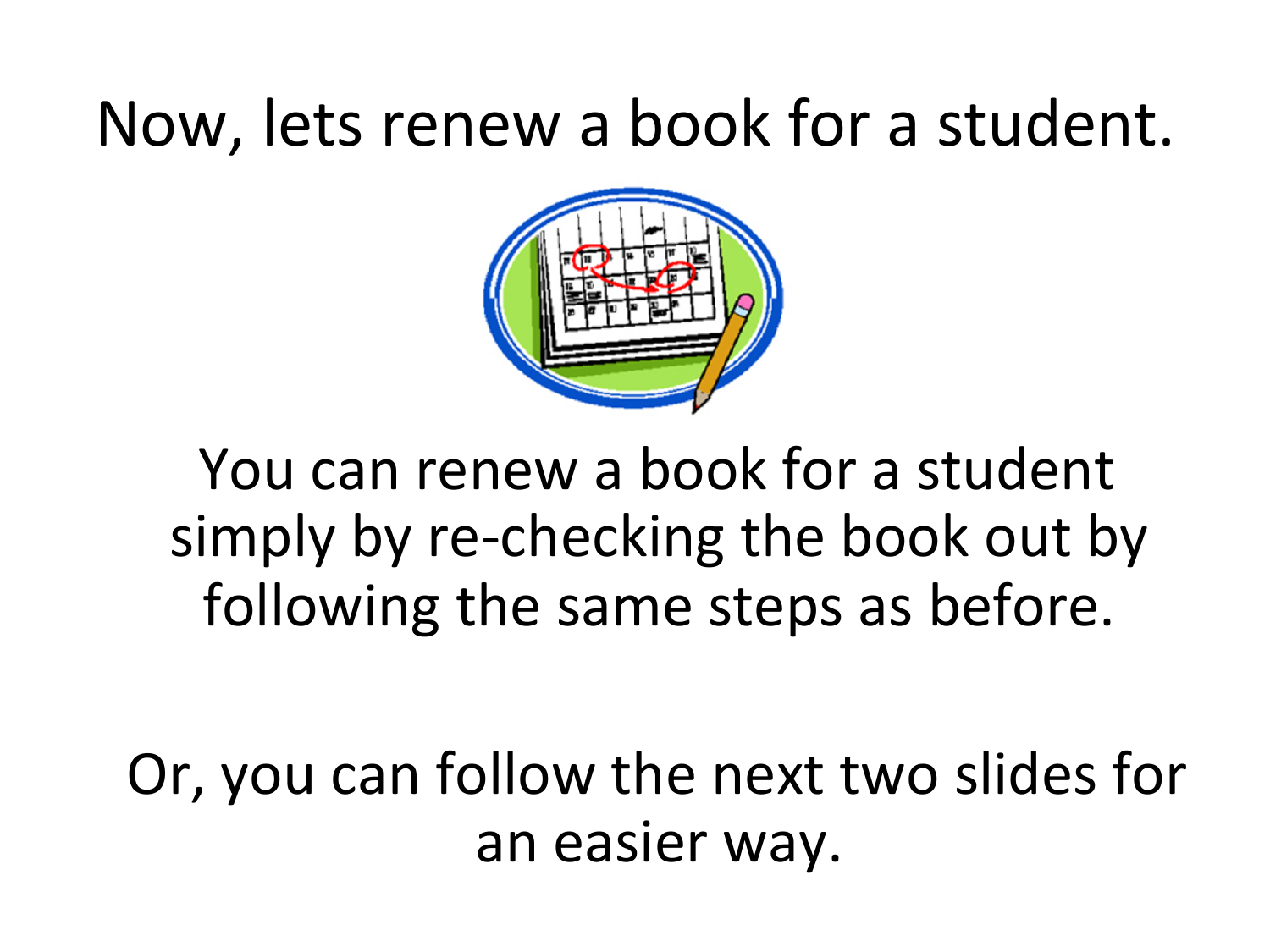### Take a look on the left-hand side and click on **Renew.** Then, just scan or type in the book's barcode number.

|                            | <b>Chapman K-8</b>                                                                                                        |
|----------------------------|---------------------------------------------------------------------------------------------------------------------------|
|                            | <b>Circulation</b><br><b>Back Office</b><br>My Info<br><b>Reports</b><br>Catalog                                          |
|                            | <b>Check Out</b>                                                                                                          |
| Check Out                  |                                                                                                                           |
| <b>Check</b> <sub>In</sub> |                                                                                                                           |
| <b>Renew</b>               |                                                                                                                           |
| <b>Holds/ILL</b>           | Find Patron<br>Find Copy<br><b>Find</b><br>Go!<br>Ø Only my patrons □ Only search [ Patron Names<br>÷<br><b>Due Dates</b> |
| <b>Fines</b>               |                                                                                                                           |
| <b>Copy Status</b>         |                                                                                                                           |
| <b>Patron Status</b>       |                                                                                                                           |
| <b>Library Info</b>        |                                                                                                                           |
| <b>Reset</b>               |                                                                                                                           |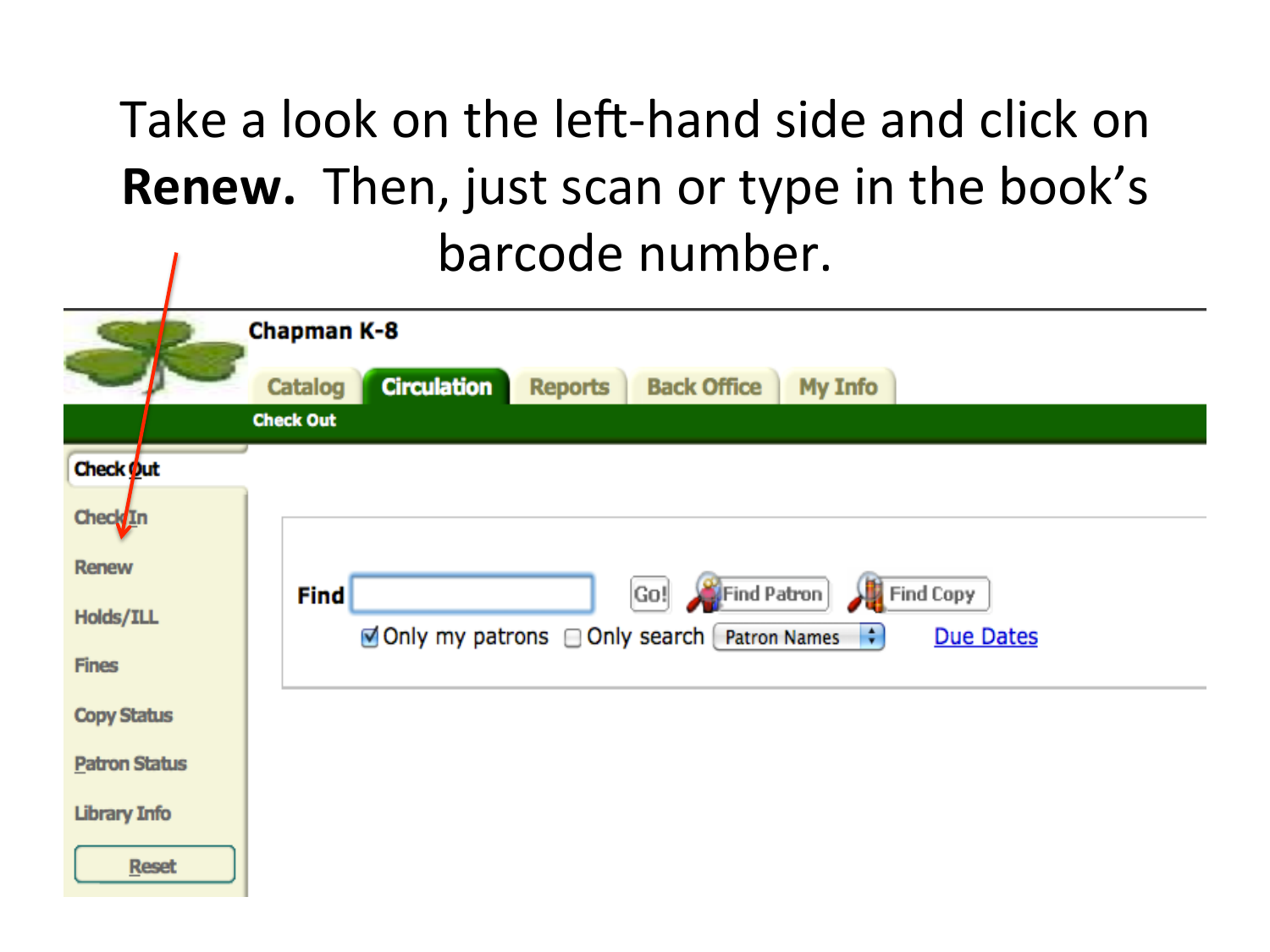#### Another way to renew is when you have the students record brought up, all you have to do is hit the Renew **Button** on the right-hand side by the book title.